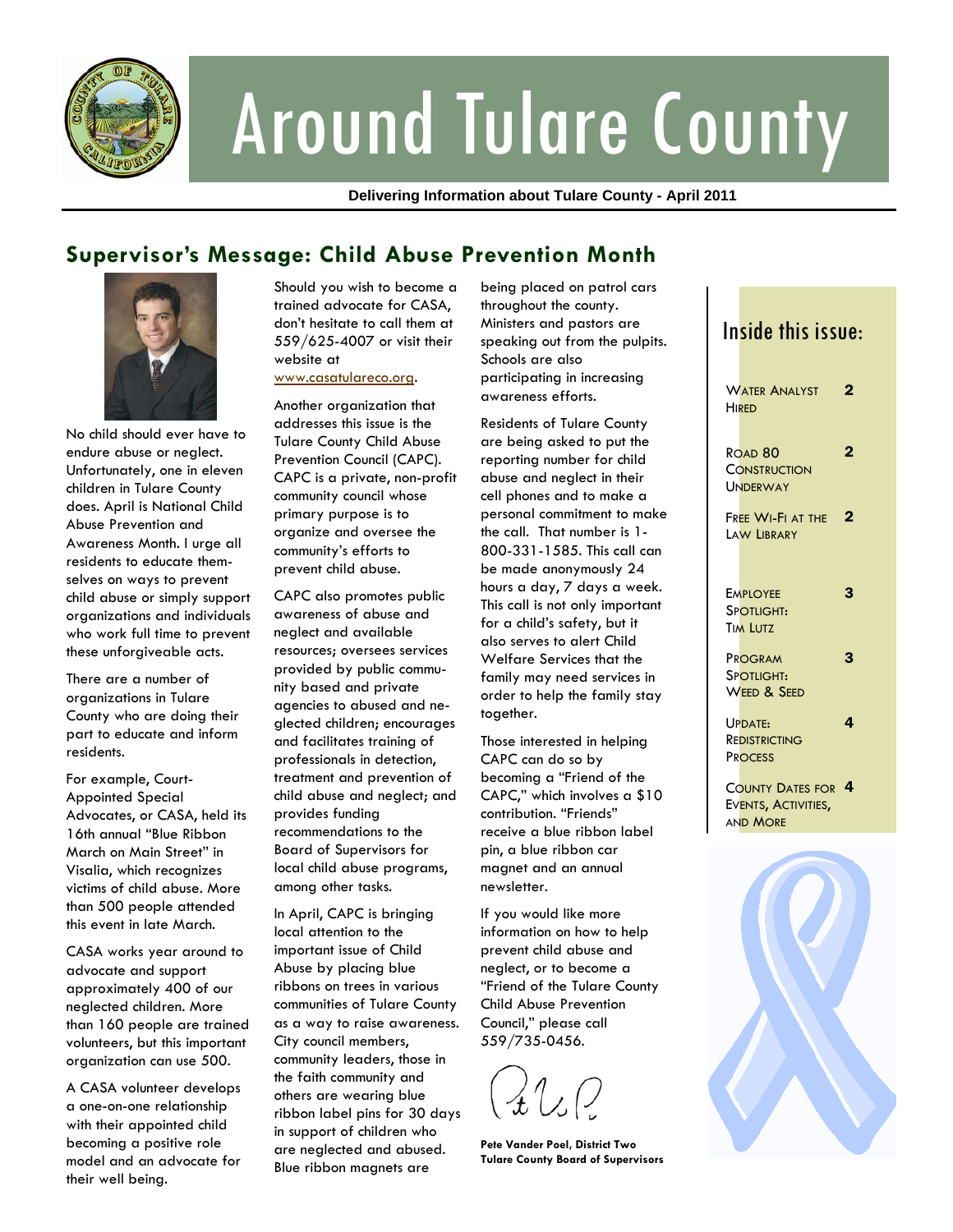## Around Tulare County: www.aroundtularecounty.com

# **County Fills Water Analyst Position**



Tulare County Administrative Analyst - Water Resources: Denise Akins

District One Supervisor Allen Ishida announced in March Denise Akins has been hired to fill the newly-formed water analyst position in Tulare County's Administrative Office.

"Tulare County is pleased to have hired someone with extensive knowledge on groundwater quality and supply," Supervisor Ishida said. "This position is unique to County government. I believe that we have made a very important step in devoting time and staff energy to look at water issues in Tulare County."

The analyst is charged with oversight of clean-water projects in unincorporated areas and seeking additional water-related grants for

Tulare County, among other duties.

Akins, who has worked at the County's Resource Management Agency since 2005, started on March 14.

"I look forward to the opportunity to work with the Board of Supervisors and the many stakeholders who seek improved quality, supply and delivery of our water resources," Akins said.

Akins began her career with Tulare County in 2005 as an administrative aide in the solid waste department within the Resource Management Agency (RMA). Since then, Akins has served as an Engineering Technician I and II, and was promoted to Staff Services Analyst II in 2009 at

the Resource Management Agency.

During her tenure at RMA, Akins prepared and administered budgets from solid waste and Countyowned water and sewer systems; researched alternative funding resources for County-owned water and sewer systems; monitored groundwater at County landfills; and conducted maintenance for a groundwater monitoring program, among other duties.

Akins earned her Bachelors Degree in Management and Organizational Development from Fresno Pacific University and holds several certificates related to groundwater quality and maintenance.



# **Road 80 Construction Project Moves Forward**

Construction will soon begin on a four mile stretch of Road 80 between Avenue 384 and Avenue 416, Tulare County officials announced. The contract was awarded at the March 15, 2011 Board of Supervisors meeting.

The work will consist of widening the roadway from two lanes to four with turn lanes and a center median. Intersections will be improved and signals will be installed as warranted. Upgrades will also be made to the existing

at-grade railroad crossings of Road 80.

"The widening of Road 80 is vital to the flow of people and goods in north Tulare County. Signal installations, especially at the vital intersection with Avenue 400, will greatly improve traffic flow and public safety," said Steve Worthley, Tulare County's Fourth District Supervisor. "The slow economy has resulted in competitive bids returning a good investment to the

citizens of Tulare County."

Emmett's Excavation, Inc. from Clovis was the lowest bidder in the amount of \$14,005,668. The awarded contract is \$2,485,931 lower than the engineer's estimate. The project is completely funded by federal dollars. Measure R funds will only be used to fund any costs exceeding the federal funds.

Work is expected to begin in April 2011 and be completed by March 2012.



## **Law Library Adds Free Wi-Fi**

The Tulare County Public Law Library has added free wireless Internet (Wi-Fi) access for the public. The library is located on the ground floor of the Visalia Courthouse, 221 S. Mooney Blvd. Library patrons can enjoy free Wi-Fi on their

personal mobile devices in the library during normal business hours to access their favorite websites and services.

A device equipped with a Wi-Fi-compliant wireless card and the library's daily

password obtained from the reference desk will connect it to the Internet. Some limitations apply. For more information, please contact the Law Library (559) 636- 4600.

Page 2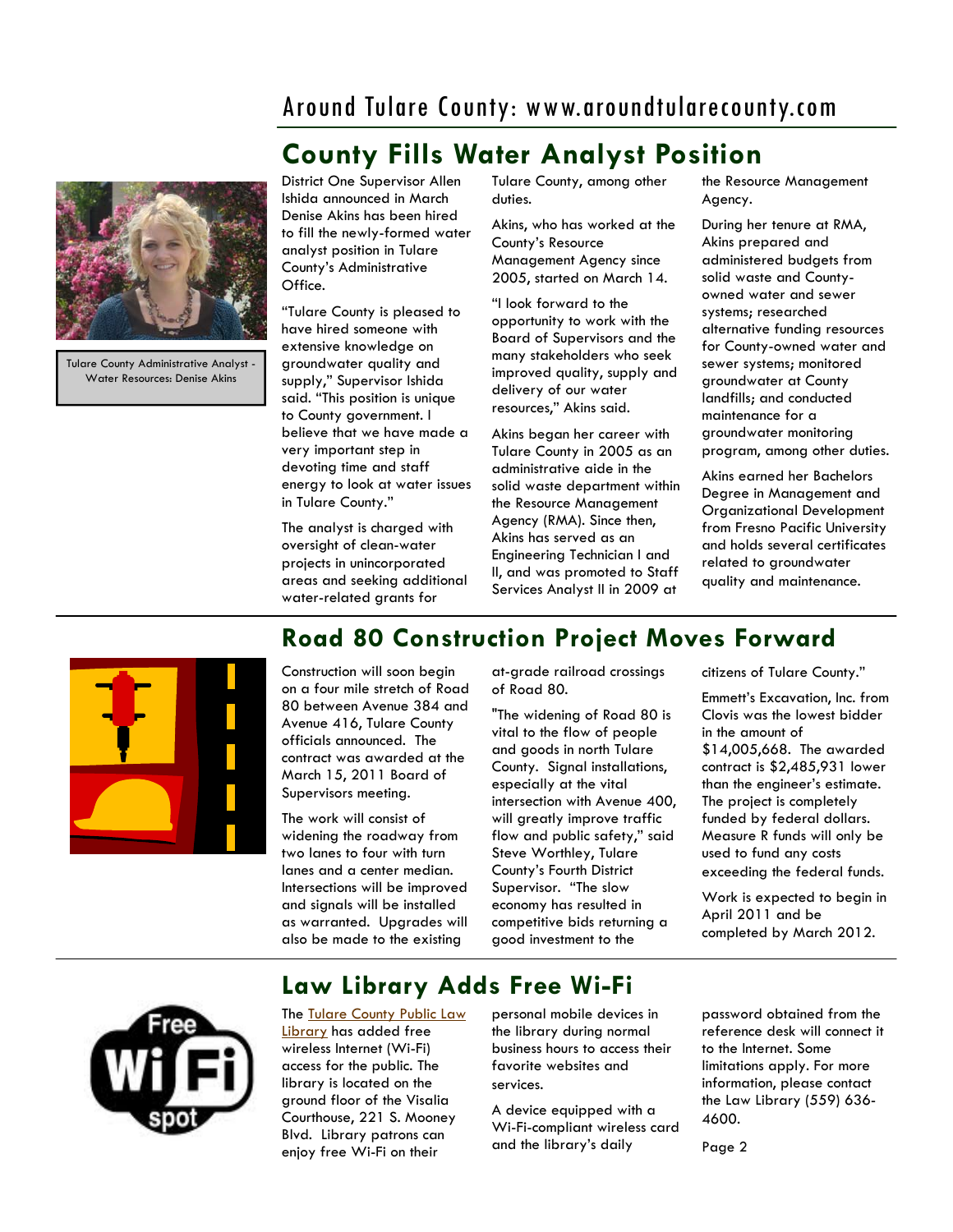# **Employee Spotlight: Tim Lutz**



**Name:** Tim Lutz **Title:** Aging Services Manager

**Years of Service:** 5 ½ years

**Duties:** I manage and set the direction of the In-Home Supportive Services (IHSS) and Veterans Services programs for Tulare County and I am the Director of the Kings/Tulare Area Agency on Aging (K/T AAA). My duties include overseeing program managers and supervisors, establishing performance goals and tracking progress toward those goals and ensuring that Aging Services meets its mission, which is to help the older and disabled adult population of Tulare County remain independent for as long as possible, in the least restrictive environment. We strive to help seniors and

disabled adults remain in their homes and communities.

**Family?** I have been married to my wife, Betsy, for almost five years. She also works for Tulare County in the Department of Child Support Services. We have three dogs – Snowball, Spot and Lady.

**Hobbies?** I love traveling and while on trips always squeeze in two other interests – photography and hiking. When I'm not lucky enough to travel, I absolutely love to cook up new creations, enjoy a good book (I'm currently reading Truman, by David McCullough) and watch movies.

**Clubs/Organizations?** I am an alumni of CSU, Fresno where I earned my Bachelor's degree in Psychology and a Master of Business Administration.

**What is your most rewarding experience as a County employee?** First, having a great team of staff who are truly dedicated to

serving the military veteran, senior and disabled adult populations of Tulare County. My staff have worked hard to create innovative programs for our clients and to ensure their needs are met. Second, seeing how much seniors appreciate the services we provide and the genuine, positive impacts we make in their lives – it is a great feeling to know you have helped make a positive difference in a person's life.

**Please tell us something other employees might not know about you?** I grew up in Northern California, in Pollock Pines, a small mountain town halfway between Lake Tahoe and Sacramento.

**Where is your favorite place to visit in Tulare County?** I love visiting Three Rivers to relax and enjoy the beautiful views. I also love Exeter: its downtown has the most charming, "old town" feel that I have found in Tulare County – I can spend hours meandering in and out of the shops and eateries.



**There are many County employees who are doing outstanding things for their community outside of their job.** 

**Do you know a County employee who should be in the spotlight? Let us know at:** 

**newsletter@co.tulare.ca.us**

# **Program Spotlight: Weed & Seed**

Weed and Seed, a community-based strategy sponsored by the U.S. Department of Justice (DOJ), is an innovative, comprehensive multiagency approach to law enforcement, crime prevention, and community revitalization. Cutler-Orosi has been a Weed and Seed site since October 2007.

The strategy involves a twopronged approach: law enforcement agencies and prosecutors cooperate in "weeding out" violent

criminals and drug abusers. Public agencies and community-based private organizations collaborate to "seed" much-needed human services, including prevention, intervention, treatment, and neighborhood restoration programs. A communityoriented policing component bridges the weeding and seeding elements.

Cutler-Orosi Weed & Seed partner organizations include: Tulare County Sheriff's Department, Cutler-Orosi Joint Unified School District,

Community Services Employment Training (CSET), United Way of Tulare County, Tulare County Redevelopment Agency, and Christian Worship Center of Cutler and Dinuba. The Cutler-Orosi Weed & Seed strategy has been recognized nationally for its strong collaborations between agencies, as well as its dedication to the development of youth programs, such as the Step Up Youth Center and Sheriff's Explorers.

Page 3



**Want your program to be in the spotlight? Please send suggestions to:** 

**newsletter@co.tulare.ca.us**

**RECEIVE DAILY UPDATES ON COUNTY NEWS. FOLLOW THE COUNTY OF TULARE ON TWITTER AT www.twitter.com/CountyofTulare or visit www.aroundtularecounty.com.**